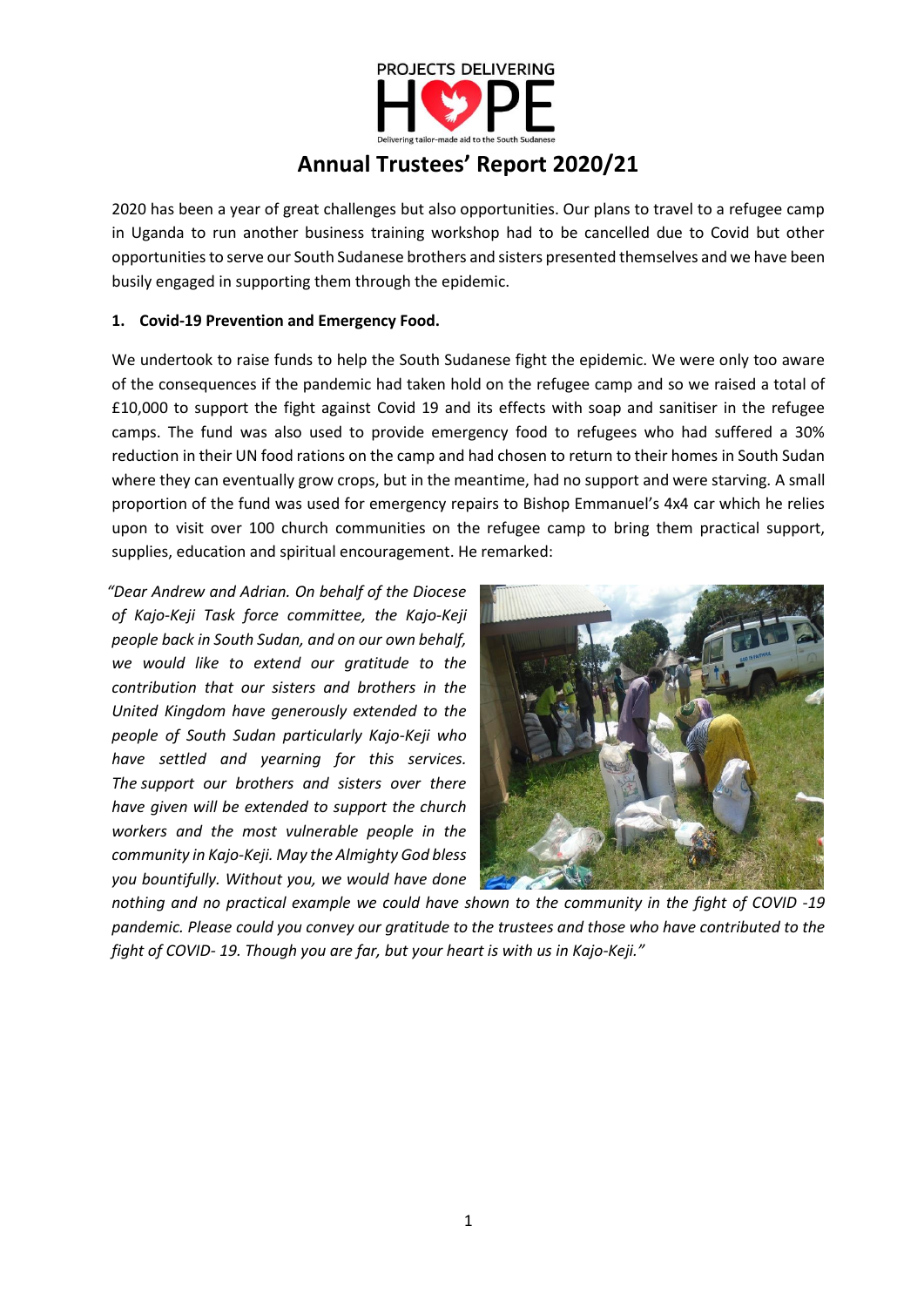

#### **2. Charcoal Bread Ovens**

The ten charcoal bread ovens for which we raised money in 2019 were manufactured locally in March 2020 and following lockdown, were recently distributed to ten Mothers' Union groups. These groups have now set up local community savings groups. They have received training in bread making and in managing the 'business' and are now able to support their families and local communities. We recently received an email from Mama Namadi Salivian who coordinates and oversees all 700 MU groups on the refugee camps which read:



'*Hi Andrew! Observe the pictures in the attachment how the church of Bori task for income generating activities. 90 percent are women. Many demand for the saving services as they lack.*' (The message basically means '*look how the women are keen to start generating income. Many others would like to be part of the saving groups'*.)



#### **3. Business Training and Savings Groups**

Although it was sadly necessary to cancel the planned business training workshop this year, the ripple effect of the 4 day course we ran in 2019 continues and is seen especially in the activities of the community savings groups. A grant from PDH has enabled the diocese of Kajo Keji to employ a savings group facilitator (Lokose) for two years, and using a motorbike, also provided by PDH, he has regularly visited the groups, providing training and encouragement. During lockdown in Uganda, groups were banned from meeting, and Lokose was stranded in South Sudan where he had been working when the border suddenly closed in March. This meant a slight downturn in savings group activities, however they are now meeting again and we have recently received an encouraging report. There are currently 10 groups with 242 members which are all active again. 257 members equals 257 families which positively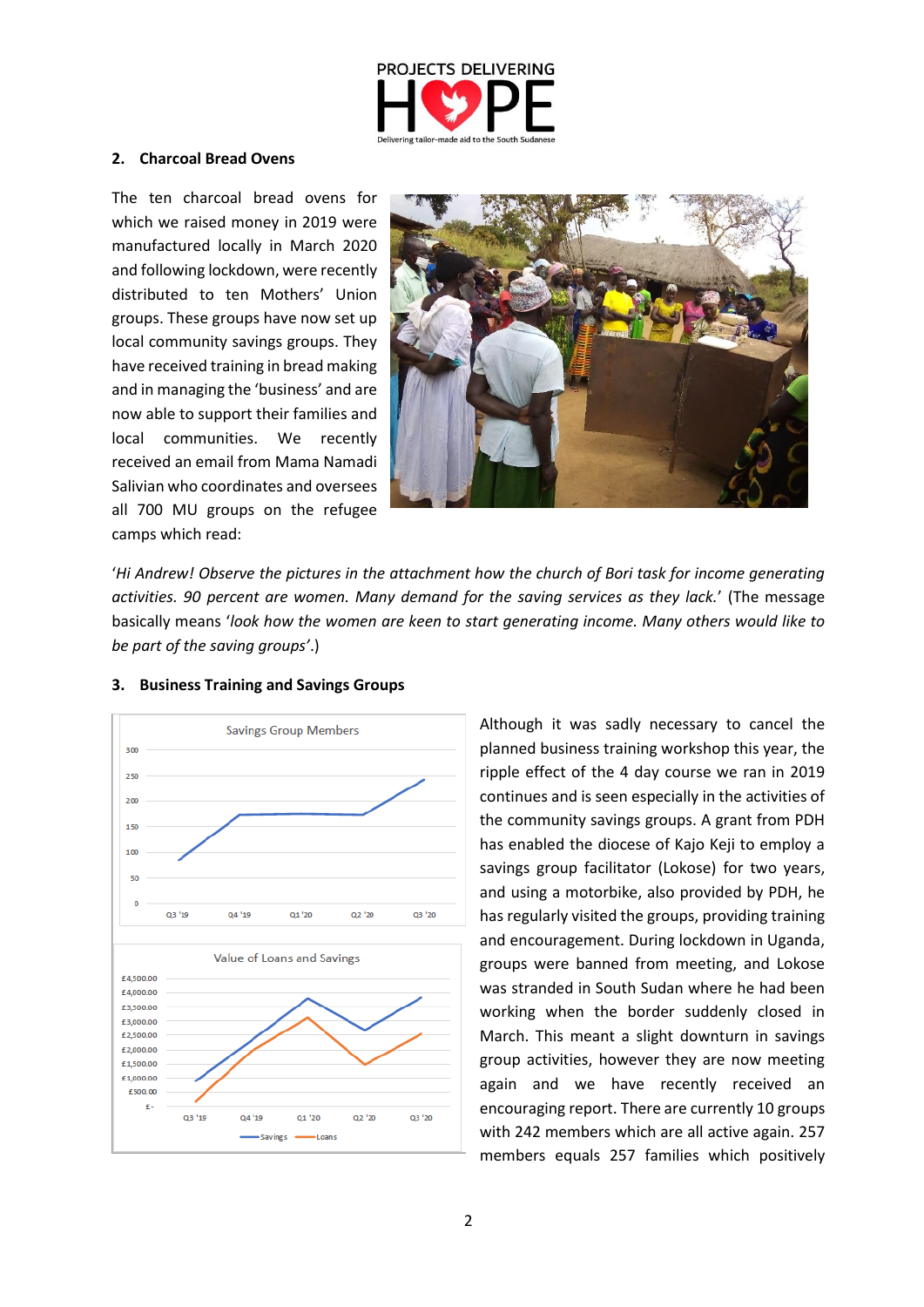

impacts at least 1,000 people. The groups' activities and progress since their commencement in 2019 can be seen in the charts.

# **4. Tarpaulins**

Last year's Christmas appeal was to raise money for tarpaulins to replace some of the torn and ragged ones provided as roof coverings by the UN at the beginning of 2017. After raising approximately £1,000 over the Christmas period, a total of 57 tarpaulins were bought and delivered to 57 church leaders. Many pastors were living under damaged shelters and therefore couldn't accommodate pastoral visitors. However, with the new tarpaulins delivered, the families now have the shelter to welcome visitors and be protected from the elements!

### **5. Seeds for Life.**

With food rations being reduced on the refugee camps, a large number of refugees have begun to return to their homes. However, in their absence, their homes have been looted and their lands have become overgrown. There is no government or UN support for them as they rebuild their lives, and many are suffering from hunger and malnutrition. Projects Delivering Hope raised £8,500 in order to provide seeds and hand tools to 500 of the most vulnerable families. These resources are being distributed as this report is being prepared. It is the hope and prayer of the trustees that there will be a good harvest from these seeds in 2021, and that the seeds will go on providing nourishment year on year for the foreseeable future.

# 6. **Expansion and new partnership with Kajo Keji Christian College**.

Last year we ran an appeal to help Kajo Keji College to rebuild its South Sudan campus in readiness for the college's return from refugee status in Uganda. In October, we received a request for advice and help from Mrs Cathie Rutter – a former KK college administrator with CMS in Uganda, now retired to the UK and living in Ripon. Since their retirement in 2018 Cathie and her husband John who is a priest and former college tutor, have been serving as UK advisers to the PDH board of Trustees. They set up Friends of Kajo Keji College (FOKK), a small, not for profit organisation with the aim of raising £500 per month to support college salaries, training and special projects. As this work has grown, John and Cathie have been considering succession planning and recognised the need to put FOKK on a more formal footing. Their request for advice has led to the trustees of PDH inviting FOKK to merge with us, and for Cathie to join the Board of Trustees with special responsibility for the college fund. This is a very exciting and strategic merger with benefits for both PDH and FOKK as well as the college. FOKK obviously brings with it both a list of supporters and a wealth of experience and expertise and we look forward to partnering with the college, especially during its planned relocation back to South Sudan. The College is Anglican and teaches theology courses up to ordination level. It also trains schoolteachers and business managers to degree level. There are over 100 students enrolled and student numbers have grown during their enforced exile to Moyo, Uganda.

# 7. **New Trustees and administrative help**.

We are delighted that Andy Ferguson from St Paul's, Salisbury joined us as a trustee at our AGM in May. Andy was a member of the UK team of businesspeople that we took to Uganda in 2019 to run the business training workshop. His input to the workshop was outstanding and we now benefit greatly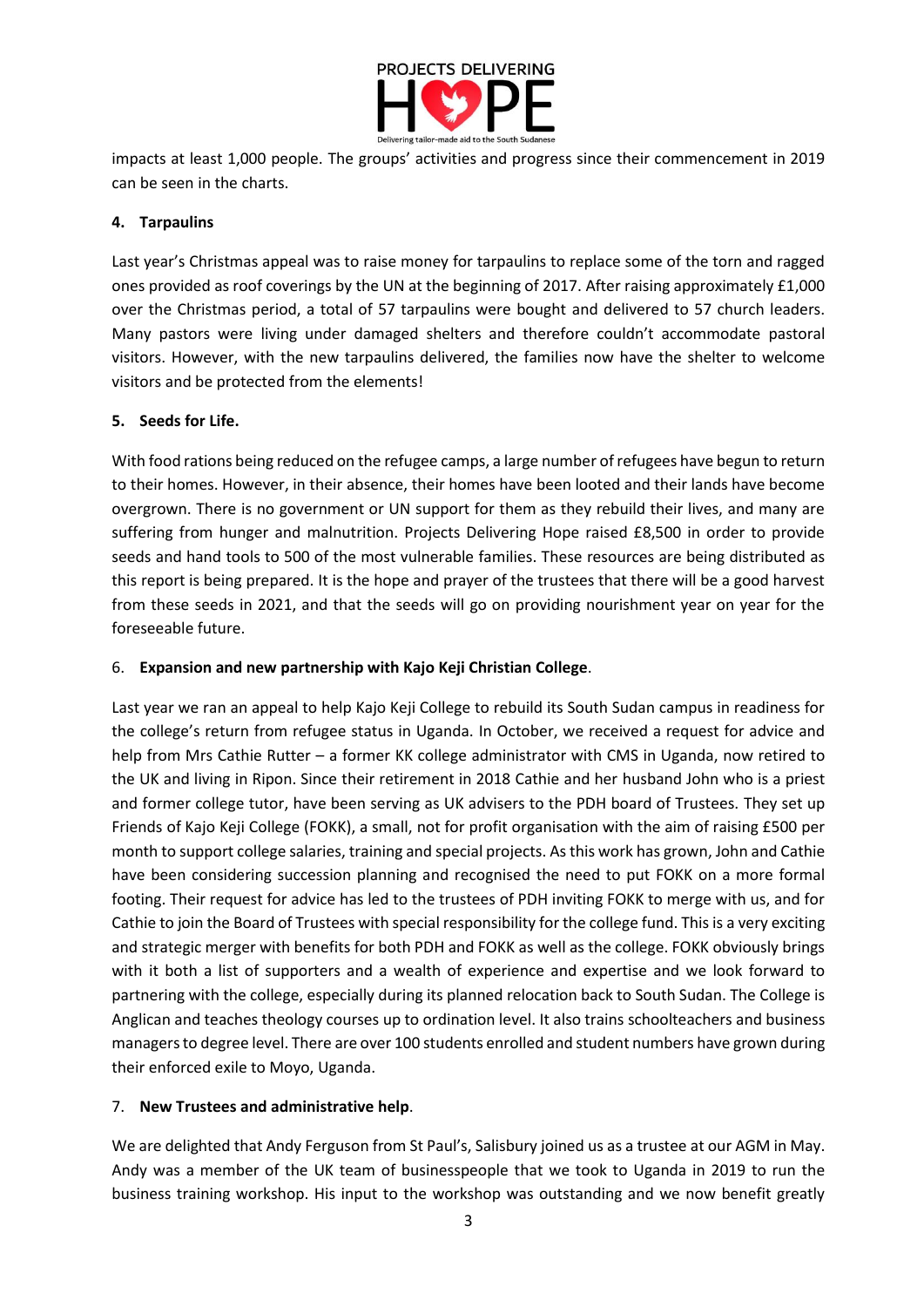

from his expertise in assessing potential business related projects. He has also been instrumental in obtaining grant aid from Barclays Bank.

As mentioned above, Cathie Rutter has also joined the Board of Trustees with special responsibility for our relationship with Kajo Keji Christian College. Here wealth of knowledge and experience from living in Kajo Keji for two years as College administrator is hugely valuable and she is a great asset to the Board.

We are also delighted that from January 2021, Charlotte Bell joined the team as our paid administrator for a small number of hours per week.

### **What were the challenges of the past year?**

### **1. Communication.**

One of our main challenges is communication. We regularly try various methods of communication such as emails, Zoom and WhatsApp. However, the challenges of poor connection speeds, coupled with the unpredictability of the South Sudanese's lives, does make communication very challenging and frustrating for all those involved. This situation has been made worse this year by not being able to visit and have face to face conversations.

### **2. Fund Raising**

All charities' fund raising efforts have been affected by Covid during 2020 and PDH is no exception. We fish from a relatively small pool and were it not for some larger sums from individuals, church partnerships, one bequest and a sizeable grant from Barclays, we would have struggled to meet our commitments.

#### **3. A mixed audience**

We have always been conscious that our volunteers, supporters and funding partners come from a wide range of backgrounds, many Christian but many others with no faith or another faith. As many of our projects are 'humanitarian' in nature, we encourage this wide range of support. However, we also recognise that support comes from three churches and many individual Christians and we therefore want to unashamedly communicate the fact that we are a Christian charity. While our project information and fund raising materials do not mention our faith, we have now created a 'Faith Community' page on the website where we provide materials and suggestions for prayer.

Our longstanding calling from God to serve the people of South Sudan is unchanged. In order to be effective at this, we need to continue to grow the charity seeking new supporters and partners who will both pray for our work and support it financially.

#### **Areas in which we are seeking support**

1. **Prayer Support**. We see our role as that of supporting the mission of the church in South Sudan in its ministry of caring for the poor, the homeless, the widow, the orphan and the hungry, and of reconciliation in a time of recovery from civil war. We also see our role as mobilising UK churches, individual Christians and grant making bodies to provide funding with which to relieve the poverty